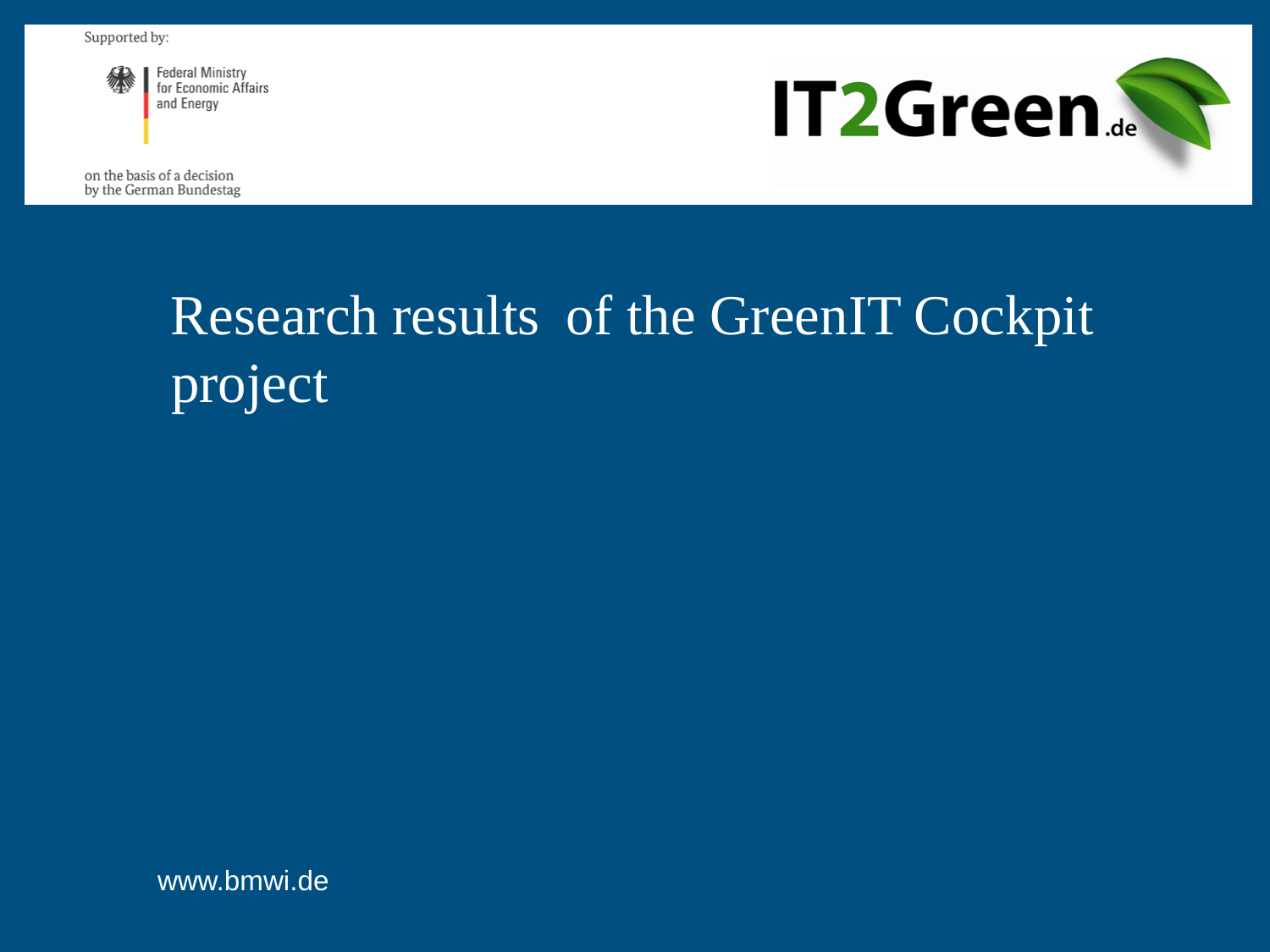**Federal Ministry<br>for Economic Affairs** and Energy

by the German Bundestag

on the basis of a decision



#### Project summary

| Project title:    | GreenIT Cockpit – Business-Oriented Management Cockpit for<br>Energy-Efficient ICT Throughout an Organisation |
|-------------------|---------------------------------------------------------------------------------------------------------------|
| Term:             | 01/05/2011 to 30/09/2014                                                                                      |
| Consortium:       | <b>TimeKontor AG</b>                                                                                          |
|                   | <b>Axel Springer AG</b>                                                                                       |
|                   | <b>Technical University of Berlin</b>                                                                         |
|                   | <b>Federal Environment Agency</b>                                                                             |
| Project director: | <b>Thomas Leitert, TimeKontor</b>                                                                             |
| Website:          | www.greenit-cockpit.de                                                                                        |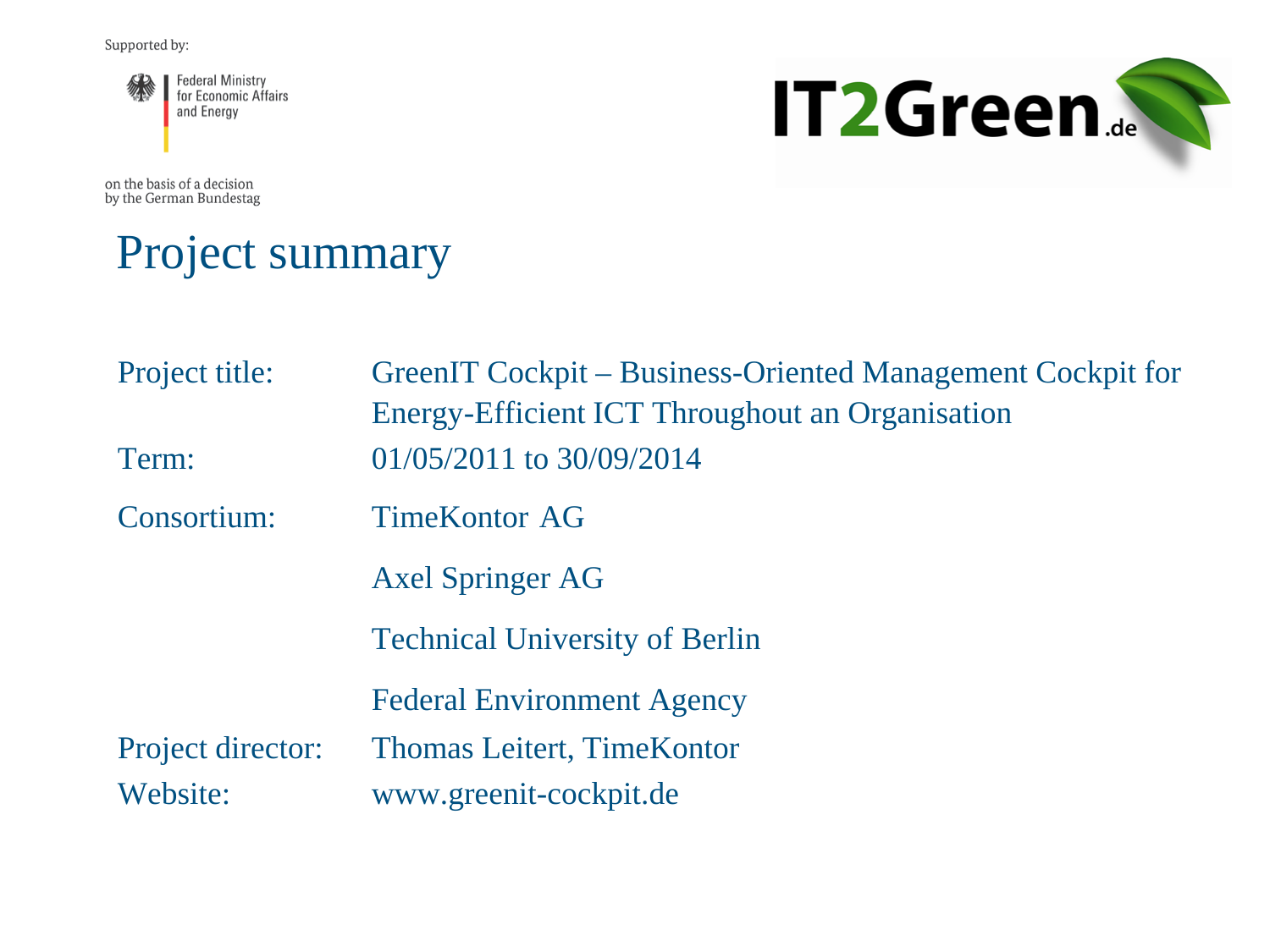



on the basis of a decision by the German Bundestag

#### Research topics

- **Business process analysis and modelling**
- **ICT** resource modelling
- **Energy monitoring of ICT systems**
- **ICT** performance measurement systems
- **KPI framework and KPI evaluation table**
- Development and testing of the GreenIT Cockpit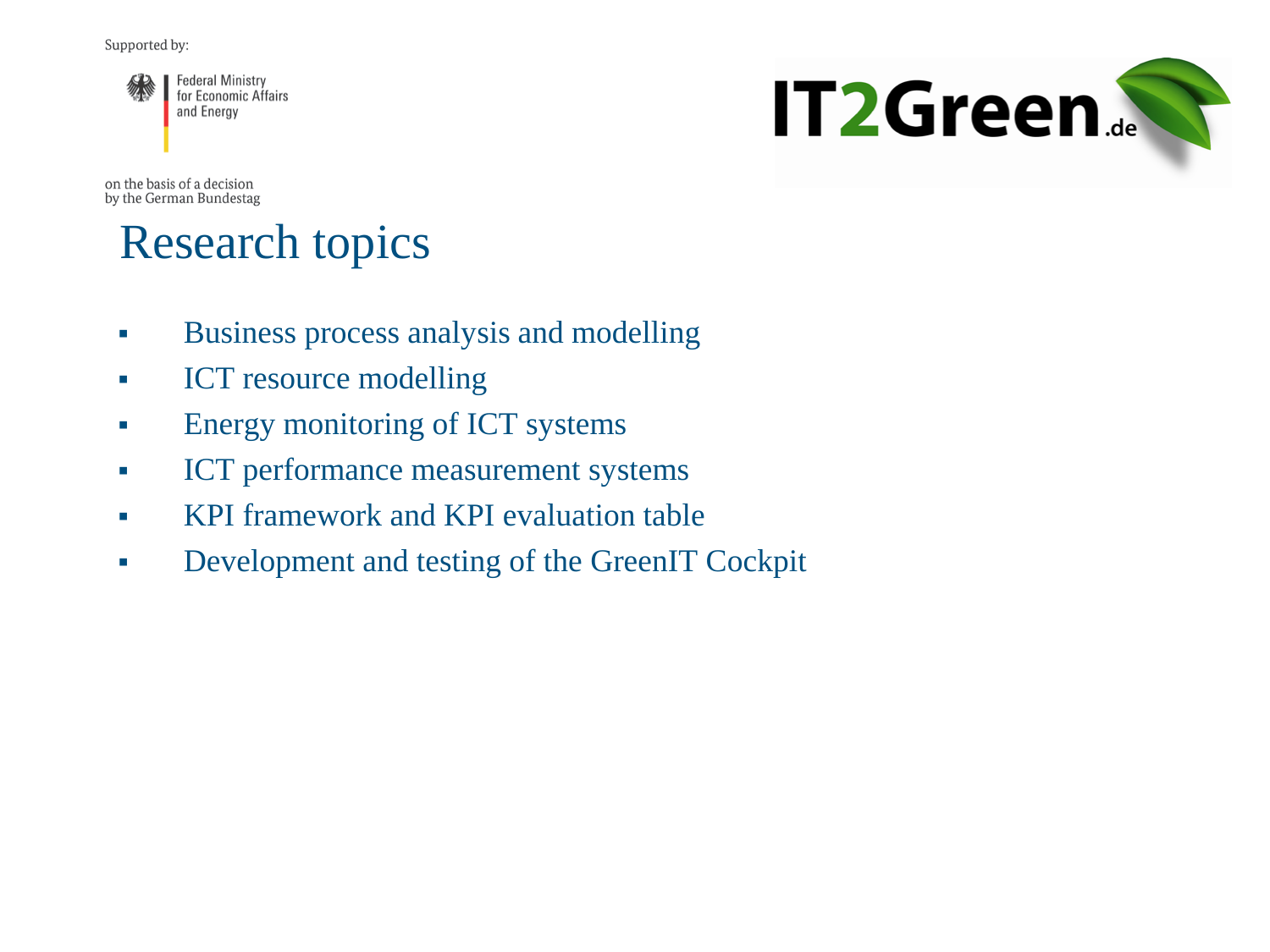**Federal Ministry** for Economic Affairs and Energy

**IT2Green...** 

on the basis of a decision by the German Bundestag

## Business process modelling

In the project, the ICT-related resources that are required to deal with specific business processes in a company were modelled in a software tool. On this basis, the ICT-related energy requirements of business processes are to be simplified and quantified.

- Modelling of three typical business processes:
	- E-publishing (Axel Springer)
	- Enforcement process (Federal Environment Agency)
	- Staff recruitment (TimeKontor)
- The business processes were modelled in BPMN 2.0.
- As software tools, the project partners Yaoqiang (open source) and Signavio are available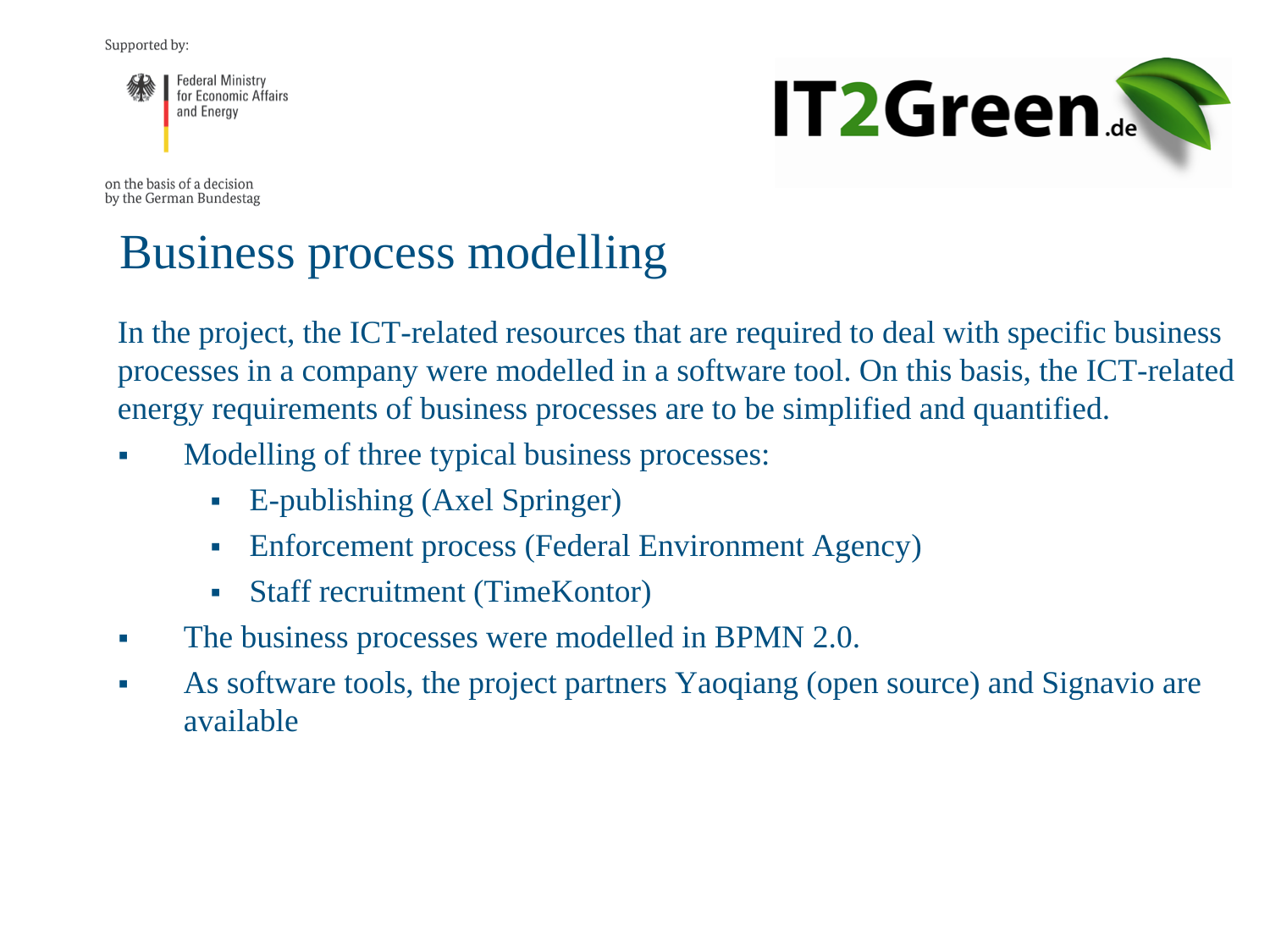**Federal Ministry** for Economic Affairs and Energy



on the basis of a decision by the German Bundestag

#### Modelling of required ICT resources

In a second step, the ICT resources were specified more precisely:

- Modelling of the ICT resources was carried out using an Excel spreadsheet
- Parameterisation of the model is based on manually collected and automatically read data
- Modelling includes (up to) 39 variables per ICT resource, divided into four groups:
	- Description (product type, type and ID of the ICT resource, location, etc.)
	- Activity assignment (function of the ICT resource, usage patterns, number of process cycles per unit time, etc.)
	- Energy monitoring (power consumption per mode and over a time interval)
	- Utilisation (type of utilisation, such as CPU load, storage accesses, etc.)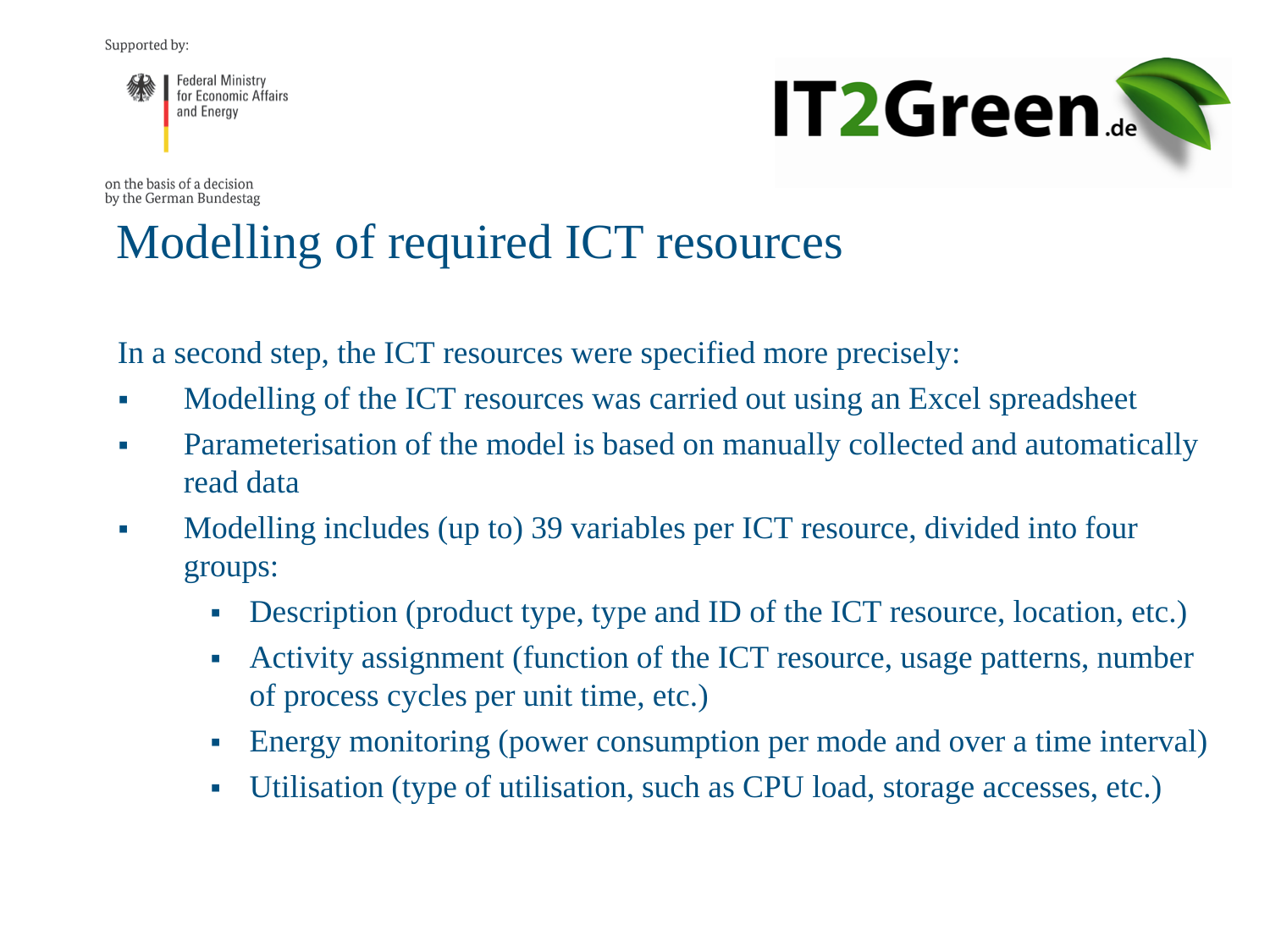**Federal Ministry** for Economic Affairs and Energy



on the basis of a decision by the German Bundestag

#### Example: Modelling of required ICT resources

The following information provides an idea of the complexity of ICT resources in an authority such as the Federal Environment Agency:

- 170 physical and virtual servers
- **1900 IP phones**
- **530 printers**
- <sup>1750</sup> computers (workstation PCs)
- 200 routers and switches
- Storage at several locations (totalling some 250 TB)

Conclusion: During operation, regular update of the resource table is required, even if the business process itself does not change. Organizational, personal, software, and hardware-related changes must be taken into account.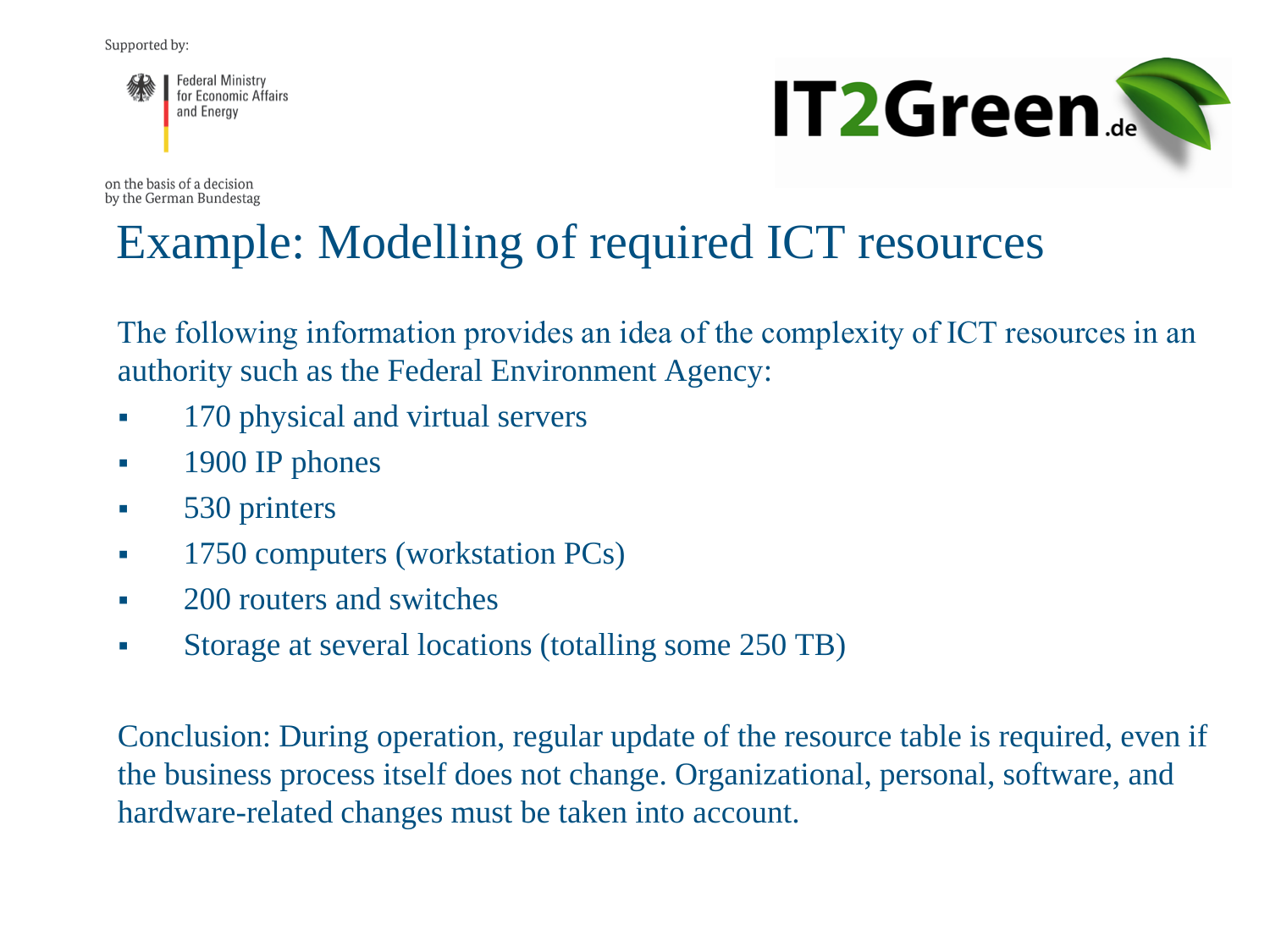**Federal Ministry** for Economic Affairs and Energy

**IT2Green...** 

on the basis of a decision by the German Bundestag

#### Analysis of existing energy monitoring systems

Recording of ICT-specific energy requirements is complicated and usually requires complex measurements of ICT systems and their support systems, such as cooling and possibly current distribution. In the project, existing energy monitoring systems (EMS) were analysed and evaluated:

- EMS from Avocent, CA Tech., deZem, JouleX, Nimsoft, Cob-Web (proRZ), Paessler PRTG, Raritan, RiZone (Rittal), Speedikon DAMS, IBM, IT-Backbone
- Evaluation criteria include: Application area, IT connectivity options, building connectivity options, cost transparency, data quality, measuring sensor type/manufacturer, data analysis of KPI/visualisation, data export
- The results of the analysis were summarised in the series ICM Project Reports of TU Berlin in Volume 02 (Energy monitoring systems of ICT systems).
- In the course of the project, JouleX and deZem were used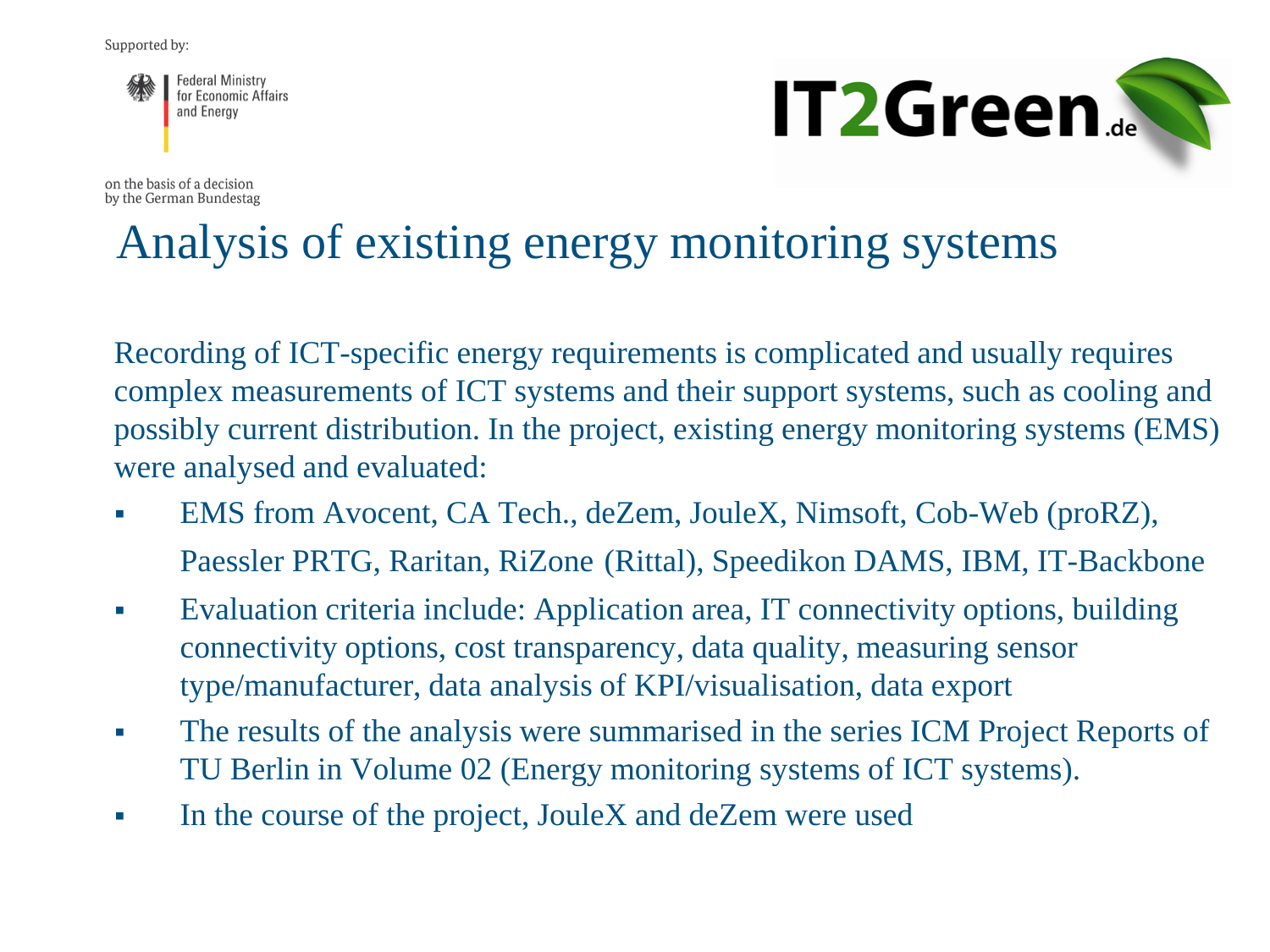**Federal Ministry** for Economic Affairs and Energy



on the basis of a decision by the German Bundestag

#### Energy monitoring of ICT systems

In regard to energy monitoring, the following trends were identified:

- With ICT components, agent-based protocols such as WMI and SNMP are usually used in combination with MIB.
- The trend is toward agentless monitoring (IPMI, WMI).
- In the area of building services engineering, the trend is toward IP-based fieldbuses.
- In the area of the network environment, new opportunities are being created by the Cisco EnergyWise protocol.

With the partners, ICT-specific energy requirements were recorded in four broad categories of devices:

- Office devices (PCs, monitors, printers, etc.)
- Network between office and data centre (routers, switches, etc.)
- IT data centre (physical/virtual servers, storage, network)
- Building infrastructure (cooling, power distribution, etc.)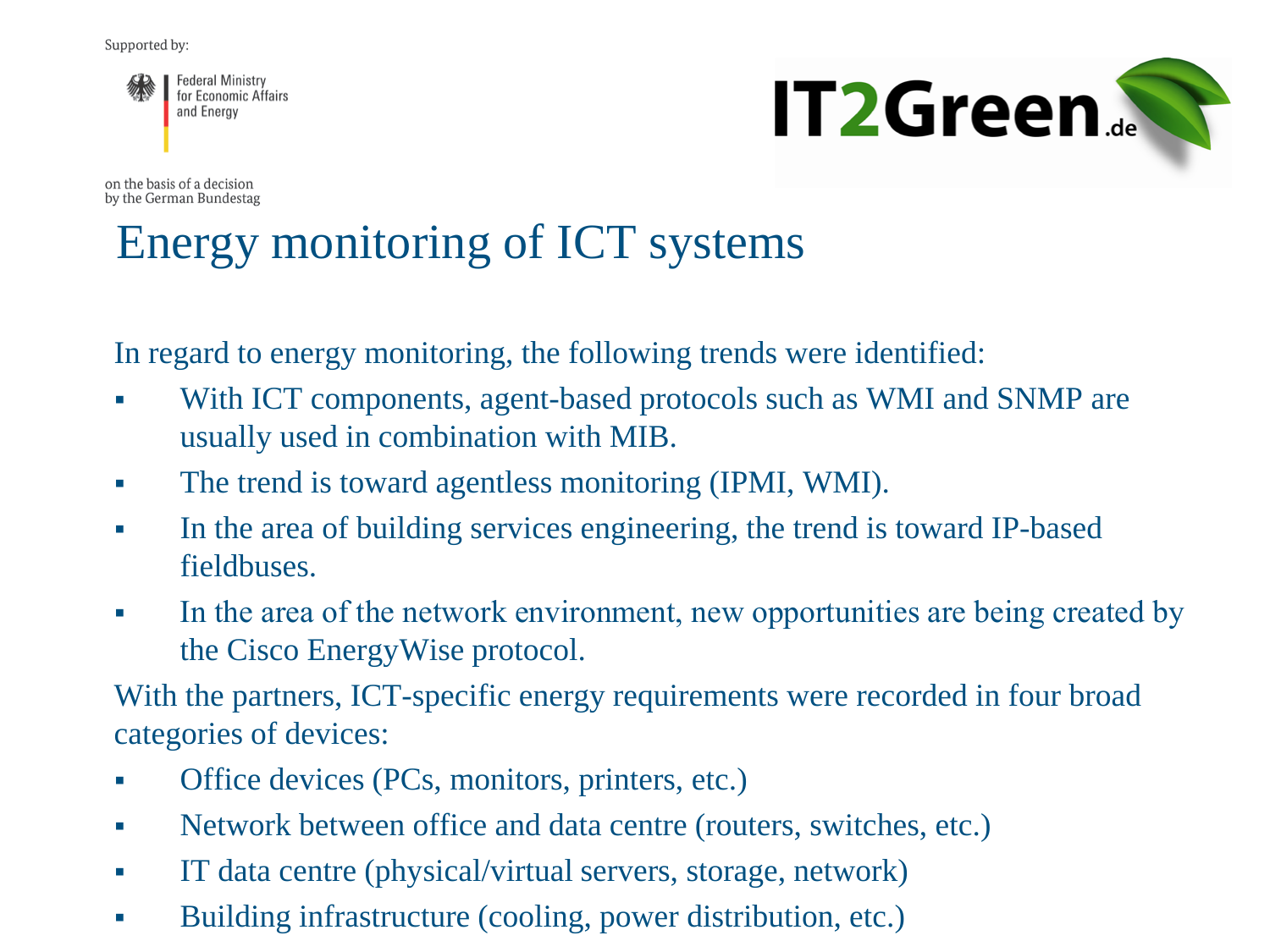**Federal Ministry** for Economic Affairs and Energy



on the basis of a decision by the German Bundestag

## GreenIT Cockpit Balance Score Card

For energy-oriented management of ICT resources, key performance indicators and efficiency indicators are an important prerequisite. A Balance Scorecard (BSC) performance indicator system was designed with the following evaluation dimensions:

- Environmental dimension (energy consumption, CO2 emissions, temperatures, etc.)
- Output dimension (electrical output, capacity, utilisation, etc.)
- Business process dimension (lead times, frequency, process output, etc.)
- Financial dimension (procurement costs, energy costs, ROI, etc.)

In a stakeholder workshop, thresholds for the assessment of indicators and for creation of sensitivity analyses were determined.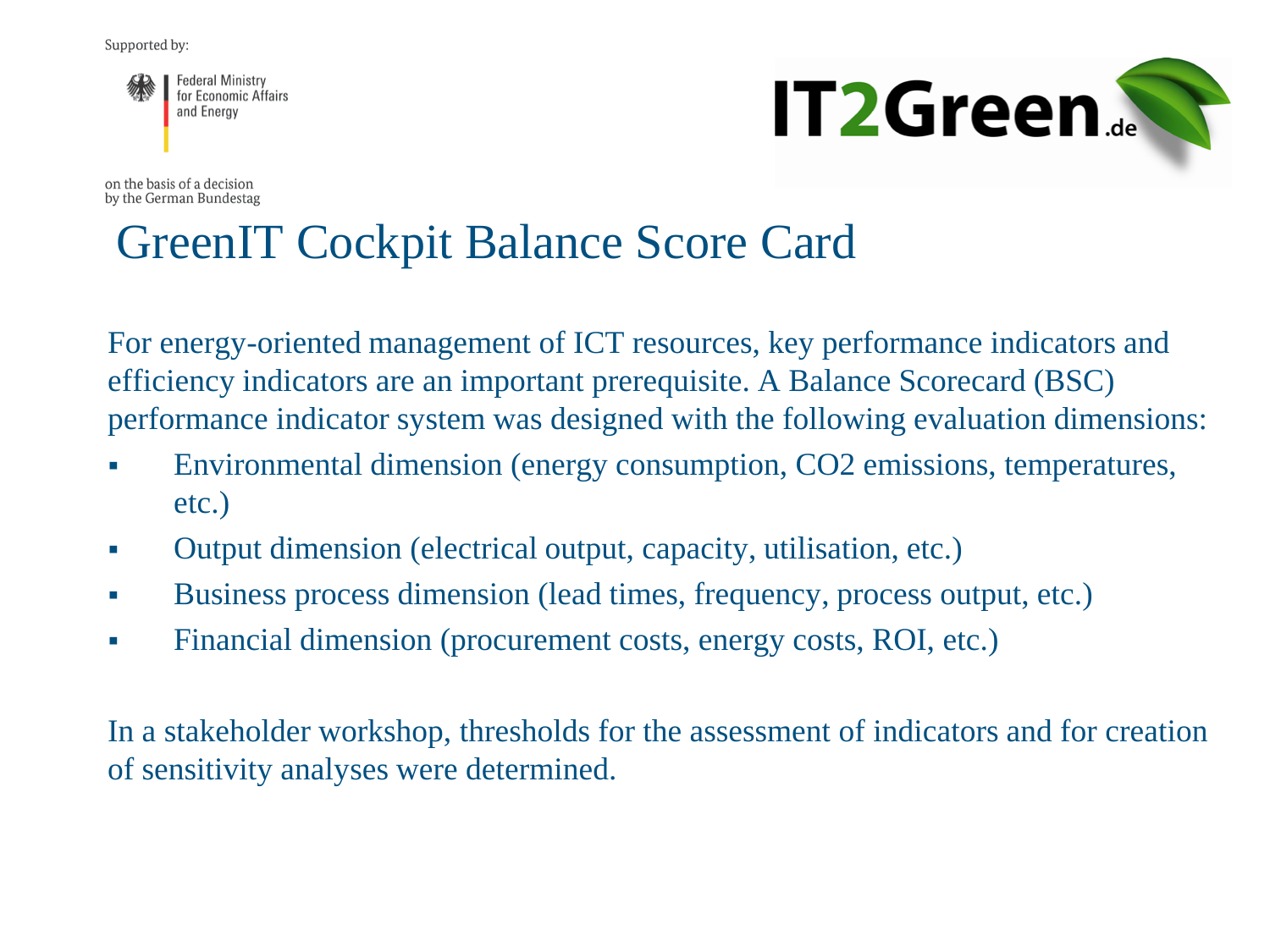**Federal Ministry** for Economic Affairs and Energy

on the basis of a decision by the German Bundestag



## Development of a client probe for measuring efficiency

The probe is a "bot" that carries out measurements in place of the user and determines the ongoing technical processing time "end-to-end":

- Recorded operating sequences with test data form the basis for the cyclic measurements.
- In this project, OSX-based client probes are implemented to perform the measurements in the online editorial process at Axel Springer.
- The use of the client probe avoids direct, person-based measurements at the workplaces of the users using this process

At Axel Springer AG, the client probe is used for determining the following indicators in the GreenIT Cockpit:

- IT resource utilisation
- **IT** resource use
- **Performance**
- **Intensity of use**